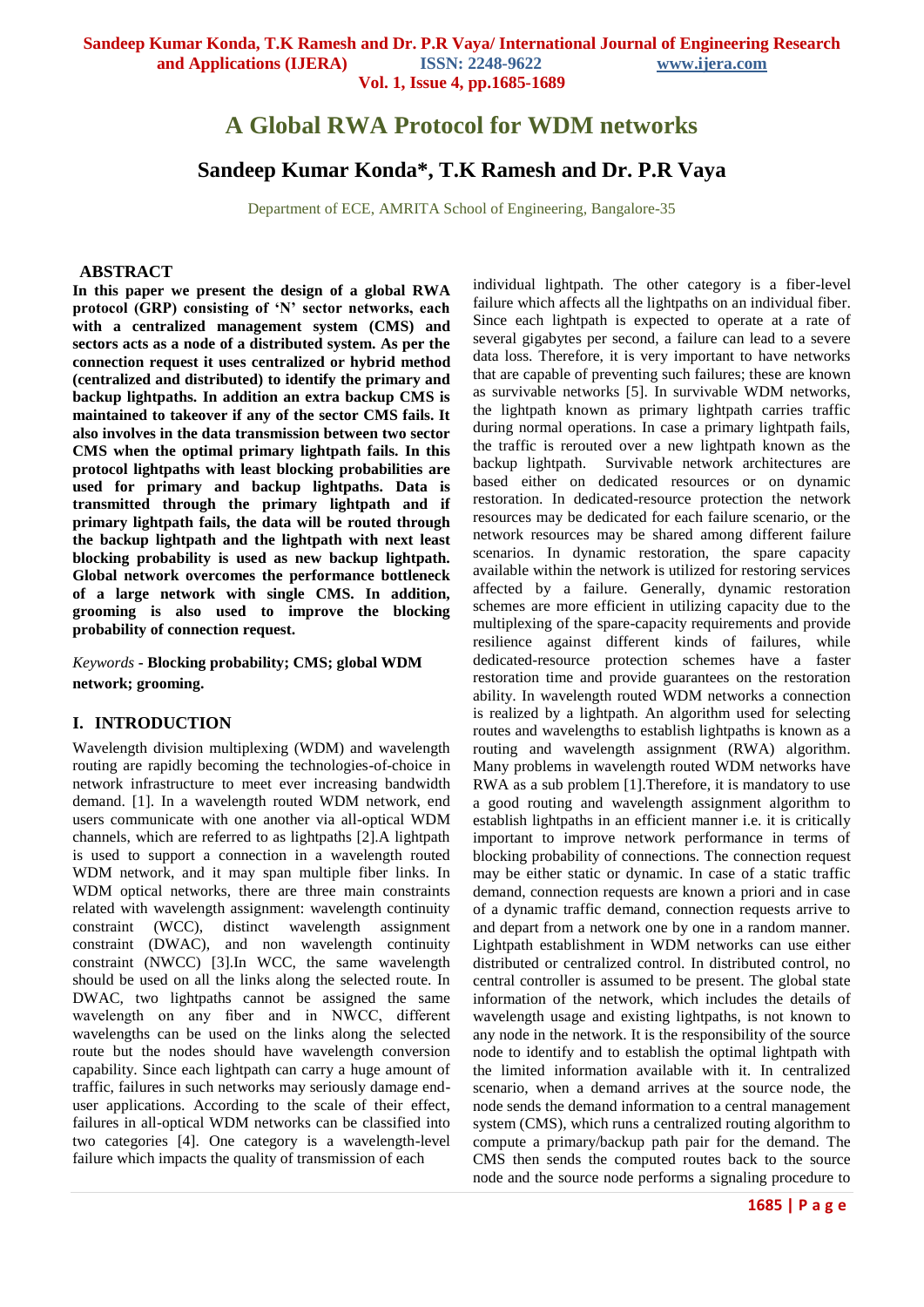set up the primary lightpath and reserve backup channels along the backup path [6]. The advantage of this approach is that wavelength channels can be utilized in an efficient way, as the central node keeps the up-to-date network state information. As the traffic load increases, the control traffic to and from the controller increases substantially and the central controller requires sufficient buffer and processing power to handle the request. Also, in a large network, the central controller becomes the performance bottleneck; hence centralized algorithms are useful for small networks and are not scalable to large networks. In our protocol we have overcome this by dividing the larger networks into sectors of smaller networks called global networks. It is also a case of single-point failure, which is not desirable, i.e. the failure of the CMS can bring down the entire network [7].We has overcome this by maintaining a backup CMS. We also added grooming in our algorithm to improve network performance in terms of blocking probability of connections.

## **II. LITERATURE SURVEY**

Lu Ruan, Haibo Luo and Chang Liu [6] have presented a distributed dynamic routing algorithm for restorable connections that uses load balancing heuristics in both primary and backup path computations to achieve low demand blocking. The key idea was to assign costs to links so that heavily loaded links will be avoided in the routing of the primary and backup paths and links with a high chance of including a sharable backup channel will be included in the backup path. Simulation results showed that the algorithm performs significantly better than a simple distributed algorithm and achieves comparable performance as a centralized algorithm. Since the paths with minimum number of free wavelengths only considered for identifying the optimal paths leads to increase in the blocking probability of connections.

A.Rajkumar and Dr.N.S.Murthy Sharma [7] have proposed a distributed priority based routing algorithm intended for a variety of traffic classes, which employs the concept of load balancing to establish the primary and backup light paths. Their algorithm calculates the cost metric on the basis of the load on the links. The routing of high priority traffic was performed over the lightly loaded links, in such a manner that the links with lighter loads are chosen instead of links with heavier-loads whilst routing the primary and backup paths. Since the load balancing is employed in routing metric, it will not reflect the dynamic load changes. So route discovery has to be done repeatedly, there by increasing the overhead.

Alvaro L.Barradas and Maria do Carmo R. Medeiros [8] have presented a traffic engineering approach for path selection with the objective of minimizing contention using only topological information. The main idea was to balance the traffic across the network to reduce congestion without incurring link state dissemination protocol penalties. This protocol also does not consider the dynamic traffic load into consideration and hence not adaptive.

Lei Guo [9] have studied the problem of multiple failures in WDM networks and proposed a heuristic algorithm called Shared Multi-sub backup paths Reprovisioning (SMR) to improve the survivable performance. Compared with previous algorithms, the survivable performance of SMR in multiple failures was significantly improved, but the algorithm is not suitable for larger networks.

Jianping Wang, Xiangtong Qi, and Biao Chen [10] have studied wavelength assignment for WDM multicast network to cover the maximum number of destinations for minimizing the network cost. The computational complexity of the problem was also studied. Three heuristic algorithms were proposed and the worst-case approximation ratios for some heuristic algorithms were given. They also derive a lower bound of the minimum total wavelength cost and an upper bound of the maximum number of reached destinations. The efficiency of the proposed heuristic algorithms and the effectiveness of the derived bounds were verified by the simulation results.

Yu Dong and Jian Wang [11] have presented a failure aware routing algorithm and enhanced fault tolerance in large-scale optical switches through innovations in architecture and control logic design. A large-scale switch is constructed from a network of  $2 \times 2$  optical Switch Elements (SEs). There were three major contributions: (1) they developed an analytical method to calculate the average connection blocking probability in a faulty switch network referred to as the probability accumulation method; (2) they provided a failure- aware routing algorithm to effectively circumvent connections from defected SEs in a dilated Benes switch and (3) they improved the connectivity pattern of the Benes network to further reduce the blocking probability, especially when the SE failure rate is low.

James Yiming Zhang, Oliver W. W. Yang, Jing Wu and Michel Savoie [12] have studied RWA problem in a semidynamic scenario where rearrangements were conducted in a series of sessions after variation in traffic demands. Unlike pure static RWA problems each rearrangement scheme must consider established lightpaths in the previous session. A novel formulation of the WDM network rearrangement problem was used to minimize rejected demands and rerouted lightpaths. This was done by coordinating the rerouting of existing lightpaths with the adaptation to varying demands.

T.K. Ramesh and P.R.Vaya [13] have presented an adaptive reliable multipath routing (ARMR) protocol. In this protocol, few probe packets is sent by the source along all the paths. By the monitored results from the probe packets on each path, the source estimates the blocking probability and identifies the primary and backup path. By simulation results, the protocol concludes low blocking probability and delay with high bandwidth utilization. But probe packets are used to identify optimal paths, the setup time increases and also as rerouting is done after periodical time intervals the burden on the network increases.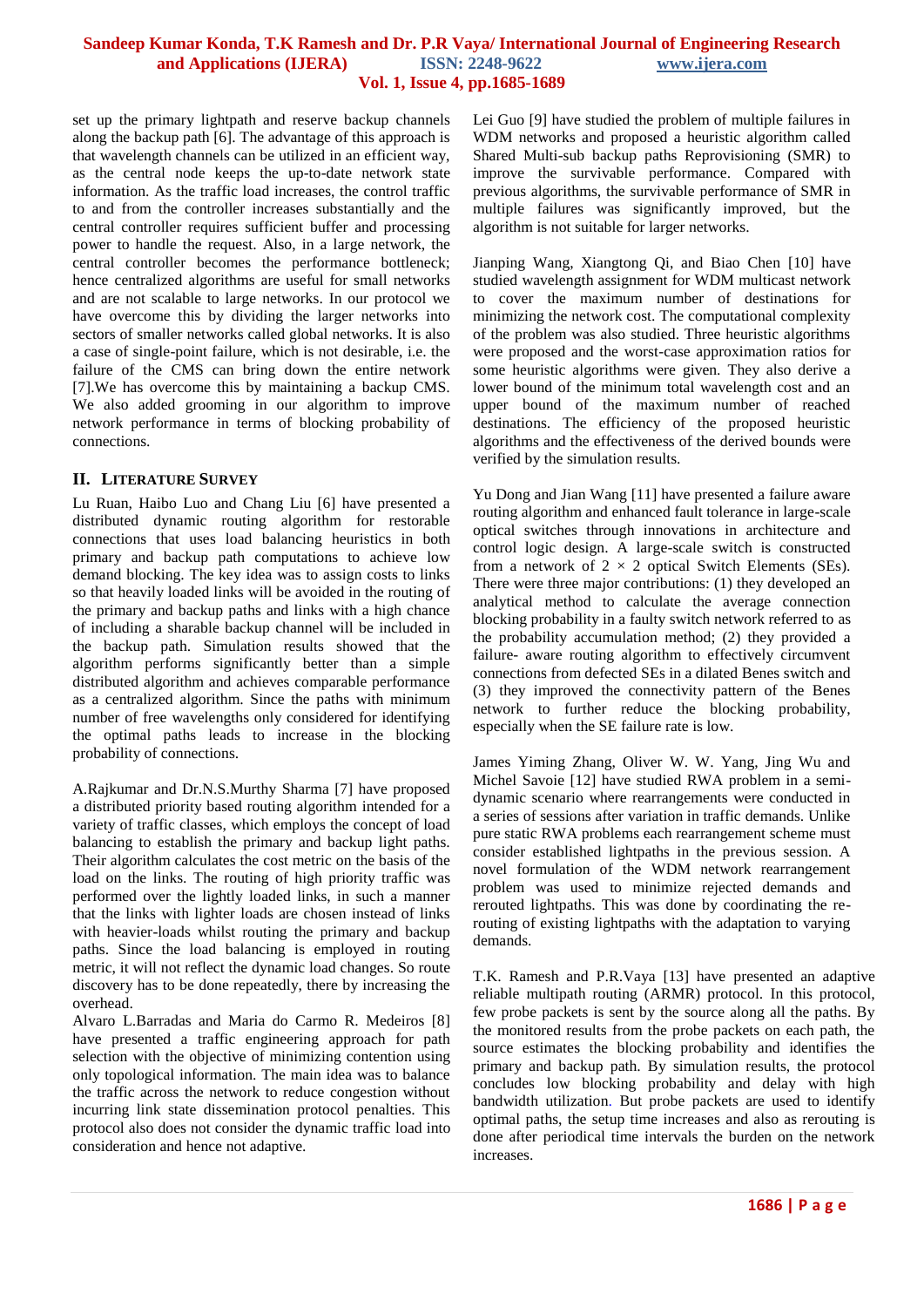T.K Ramesh, Sandeep kumar konda, Swaraj teja, Harshadeep and P.R Vaya [14] have presented an adaptive reliable multipath centralized RWA algorithm; in which source gets all the possible paths from a particular source and destination pair. It selects optimal primary and backup paths on the basis of number of available free wavelengths. If the number of used wavelengths on optimal primary path reaches the threshold value it will be automatically switched to the new optimal path. It shows an improved performance in the selection of the path by considering the number available free channels for the dynamic traffic models in alloptical WDM networks but it will not give better performance when compared with blocking probability.

# **III. A GLOBAL RWA PROTOCOL (GRP)**

Global network is a network with "N" number of sectors. In our study we considered N=4, sectors A,B,C,D with 10 nodes respectively. The block schematic is as follows.



Figure 1: Global Network with 4 sectors

The additional CMS  $(F)$  is acts as a backup for sector CMSs, i.e., if any of the sector CMS fails CMS 'E' will takeover, and also it act as backup lightpath between the sector CMS.

3.1 Data transmission:

The data transmission in the global networks is of two types. I. The data transmission with in the sector (INTRA) is centralized.

II. The data transmission between two sectors (INTER) is distributed. The sector CMS of the corresponding source and destination nodes acts as source and destination nodes in a distributed manner.

3.2 Algorithm:

Step1: When a request comes to a source node it will inform request details to the sector CMS.

Step2: The sector CMS identifies INTRA or INTER transmission.

Step3:

**(a)** INTRA transmission of data

 For INTRA sector CMS identifies the optimal primary and backup lightpath using blocking probability technique as follows

(i) It calculates blocking probability as:

Blocking probability  $[i] = 1 -$  Number of free wavelengths [i] / Total number of wavelengths[i] ;  $0 \le i \le n$ Where i is the lightpath, n is the number of possible lightpaths.

(ii) Path with least blocking probability is selected as primary path and very next path acts as backup path.

(iii) If the primary path fails, the data will be rerouted through the backup lightpath and very next lightlightpath is considered as new backup lightpath.

**(b)** For INTER transmission of data

(i) Source node transfer the request to the sector CMS.

(ii) The sector CMS finds the destination sector.

 (iii) Sector CMS establishes optimal primary and backup lightpath with lesser number of links.

 (iv) CMS checks for the possibility of grooming if the arrived request is equal to or less than 5Gbps else no

#### **IV. SIMULATION RESULTS**

We have studied the performance of our GRP protocol using MATLAB 7.10.0(R2010a) simulator. For the analysis, we used west part of ARPANET in each sector, which is of 10 nodes and 13 links as shown in figure 2. Various simulation parameters of west part of ARPANET are as given in table1.



Figure 2: West part of ARPANET

| <b>Table1</b> Simulation Parameters |         |  |  |  |  |
|-------------------------------------|---------|--|--|--|--|
| <b>Sector Topology</b>              | ARPANET |  |  |  |  |
| <b>Total No.of nodes</b>            | 10      |  |  |  |  |
| No of links                         | 13      |  |  |  |  |
| Link wavelength                     | 40      |  |  |  |  |
| number                              |         |  |  |  |  |
| Channel capacity                    | 10 Gbps |  |  |  |  |
|                                     |         |  |  |  |  |
| Arrival rate                        | 100     |  |  |  |  |
|                                     |         |  |  |  |  |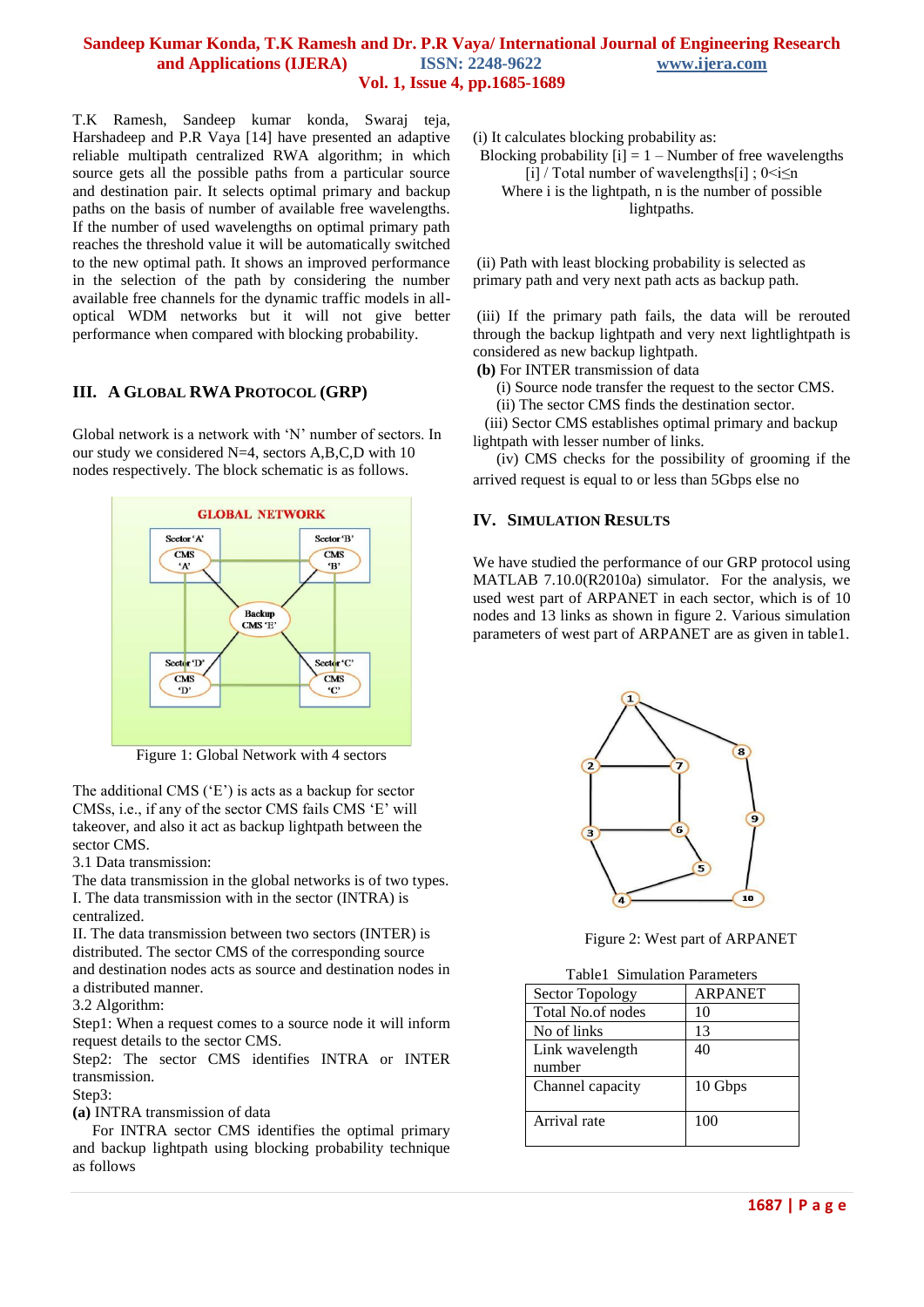| Request  | Request    | PL | Optimal                             | Backup                  | Blocking    | Requests  | Requests       |
|----------|------------|----|-------------------------------------|-------------------------|-------------|-----------|----------------|
|          | type Inter |    | Lightlightpath                      | Lightlightpath          | performance | processed | processed      |
|          | / Intra    |    |                                     |                         |             | Without   | with           |
|          |            |    |                                     |                         |             | grooming  | Grooming       |
| $A4-C6$  | Inter      | 2  | $4-A-B-C-6$                         | $4-A-D-C-6$             | 44          | 28        | 30             |
| $C4-D10$ | Inter      | 2  | $4 - C - D - 10$                    | $4-C-B-A-D-10$          | 58          | 21        | 34             |
| $A1-C9$  | Inter      | 2  | $4-A-B-C-9$                         | $4 - A - D - C - 9$     | 50          | 25        | 50             |
| $B5-C3$  | Inter      | 2  | $5 - B - C - 3$                     | $5 - B - A - D - C - 3$ | 94          | 3         | 6              |
| $A5-D4$  | Inter      | 2  | $5-A-D-4$                           | $5 - A - B - C - D - 4$ | 42          | 29        | 41             |
| $C4-C7$  | Intra      | 9  | $4 - 5 - 6 - 3 - 2 - 1$             | $4 - 5 - 6 - 3 - 2 - 7$ | 54          | 23        | 35             |
| $D5-D3$  | Intra      | 10 | $5 - 6 - 7 - 2 - 3$                 | $5 - 4 - 3$             | 96          | 2         | $\overline{4}$ |
| $B2-D6$  | Inter      | 2  | $2-B-C-D-6$                         | $2-B-A-D-6$             | 64          | 18        | 28             |
| $B4-D5$  | Inter      | 2  | $4-B-C-D-5$                         | $4 - B - A - D - 5$     | 96          | 2         | $\overline{2}$ |
| $C5-C8$  | Intra      | 12 | $5 - 6 - 7 - 2 - 3 - 4$<br>$10-9-8$ | $5-4-3-6-7-1-8$         | 78          | 11        | 13             |

Table:2 Blocking Performance

\*PL - Number of Possible lightlightpaths

Blocking performance  $= (1 -$  Number of calls accepted / Total number of calls)\*100 For case 1:





Figure 3: Lightlightpaths Vs Blocking performance

Figure 3 shows the Blocking Performance of GRP with and without grooming as per the simulation results recorded in table 2. Traffic grooming concept is used to improve the bandwidth utilization, i.e. we can send more than one request in a single wavelength at the same time. There by efficiently utilizing the bandwidth.

# **V. CONCLUSION**

In this paper we proposed Global RWA protocol (GRP) for WDM networks which gives better performance compared to the large centralized networks. Our approach is more reliable as if any of the sector CMS fails the backup CMS takeover the entire process. In addition grooming is applied to reduce the request rejections.